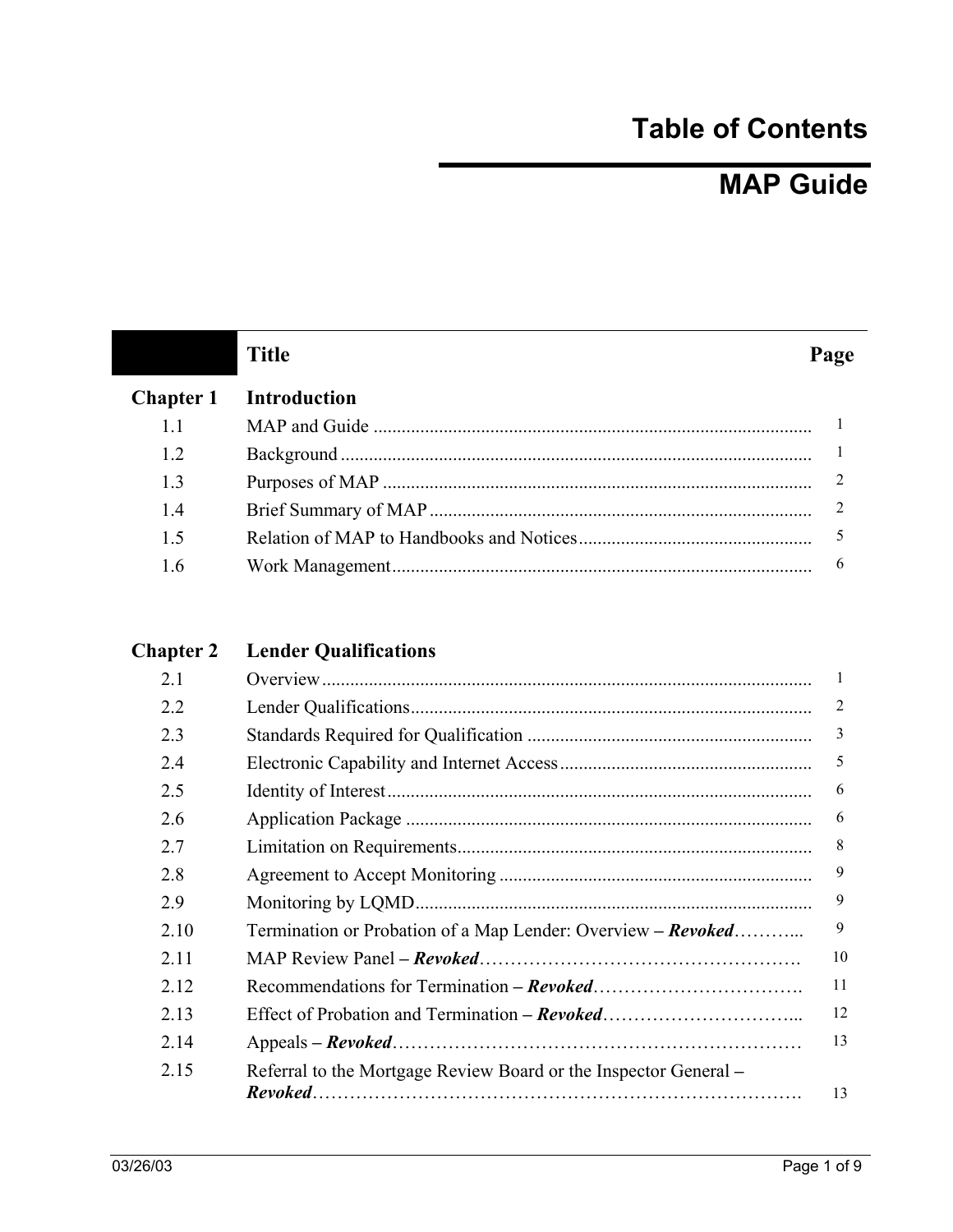|                  | <b>Title</b>                                                                                                                                                                                                                                                                                                                             |
|------------------|------------------------------------------------------------------------------------------------------------------------------------------------------------------------------------------------------------------------------------------------------------------------------------------------------------------------------------------|
| <b>Chapter 3</b> | <b>Eligible Multifamily Mortgage Insurance Programs</b>                                                                                                                                                                                                                                                                                  |
| 3.1              |                                                                                                                                                                                                                                                                                                                                          |
| 3.2              | General $\ldots$ $\ldots$ $\ldots$ $\ldots$ $\ldots$ $\ldots$ $\ldots$ $\ldots$ $\ldots$ $\ldots$ $\ldots$ $\ldots$ $\ldots$ $\ldots$ $\ldots$ $\ldots$ $\ldots$ $\ldots$ $\ldots$ $\ldots$ $\ldots$ $\ldots$ $\ldots$ $\ldots$ $\ldots$ $\ldots$ $\ldots$ $\ldots$ $\ldots$ $\ldots$ $\ldots$ $\ldots$ $\ldots$ $\ldots$ $\ldots$ $\ld$ |
| 3.3              | New Construction/Substantial Rehabilitation Multifamily Rental Apartments:<br>Eligible Programs - Sections $221(d)(4)$ , $221(d)(3)$ , and                                                                                                                                                                                               |
| 3.4              | New Construction/Substantial Rehabilitation Multifamily Rental                                                                                                                                                                                                                                                                           |
| 3.5              |                                                                                                                                                                                                                                                                                                                                          |
| 3.6              |                                                                                                                                                                                                                                                                                                                                          |
| 3.7              |                                                                                                                                                                                                                                                                                                                                          |
| 3.8              | Acquisition/Refinancing of Existing Apartments -Section 223(f)                                                                                                                                                                                                                                                                           |
| 3.9              |                                                                                                                                                                                                                                                                                                                                          |
| 3.10             |                                                                                                                                                                                                                                                                                                                                          |
| 3.11             |                                                                                                                                                                                                                                                                                                                                          |
| <b>Chapter 4</b> | <b>Application Requirements</b>                                                                                                                                                                                                                                                                                                          |
| 4.1              |                                                                                                                                                                                                                                                                                                                                          |
| 4.2              |                                                                                                                                                                                                                                                                                                                                          |
| 4.3              |                                                                                                                                                                                                                                                                                                                                          |
| <b>Chapter 5</b> | <b>Architectural Analysis</b>                                                                                                                                                                                                                                                                                                            |
|                  | General                                                                                                                                                                                                                                                                                                                                  |
| 5.1              | Qualifications, Responsibilities and Approval of Lender's Representative                                                                                                                                                                                                                                                                 |
| 5.2              |                                                                                                                                                                                                                                                                                                                                          |
| 5.3              |                                                                                                                                                                                                                                                                                                                                          |
|                  | Section 221(d) and 220                                                                                                                                                                                                                                                                                                                   |
| 5.4              |                                                                                                                                                                                                                                                                                                                                          |
| 5.5              |                                                                                                                                                                                                                                                                                                                                          |
| 5.6              |                                                                                                                                                                                                                                                                                                                                          |
| 5.7              | Firm Commitment Through Initial Endorsement - New Construction                                                                                                                                                                                                                                                                           |
| 5.8              | HUD Procedures: Pre-Application Stage - New Construction                                                                                                                                                                                                                                                                                 |
| 5.9              |                                                                                                                                                                                                                                                                                                                                          |
| 5.10             | HUD Procedures: Firm Commitment Through Initial Endorsement - New                                                                                                                                                                                                                                                                        |
| 5.11             |                                                                                                                                                                                                                                                                                                                                          |
| 5.12             |                                                                                                                                                                                                                                                                                                                                          |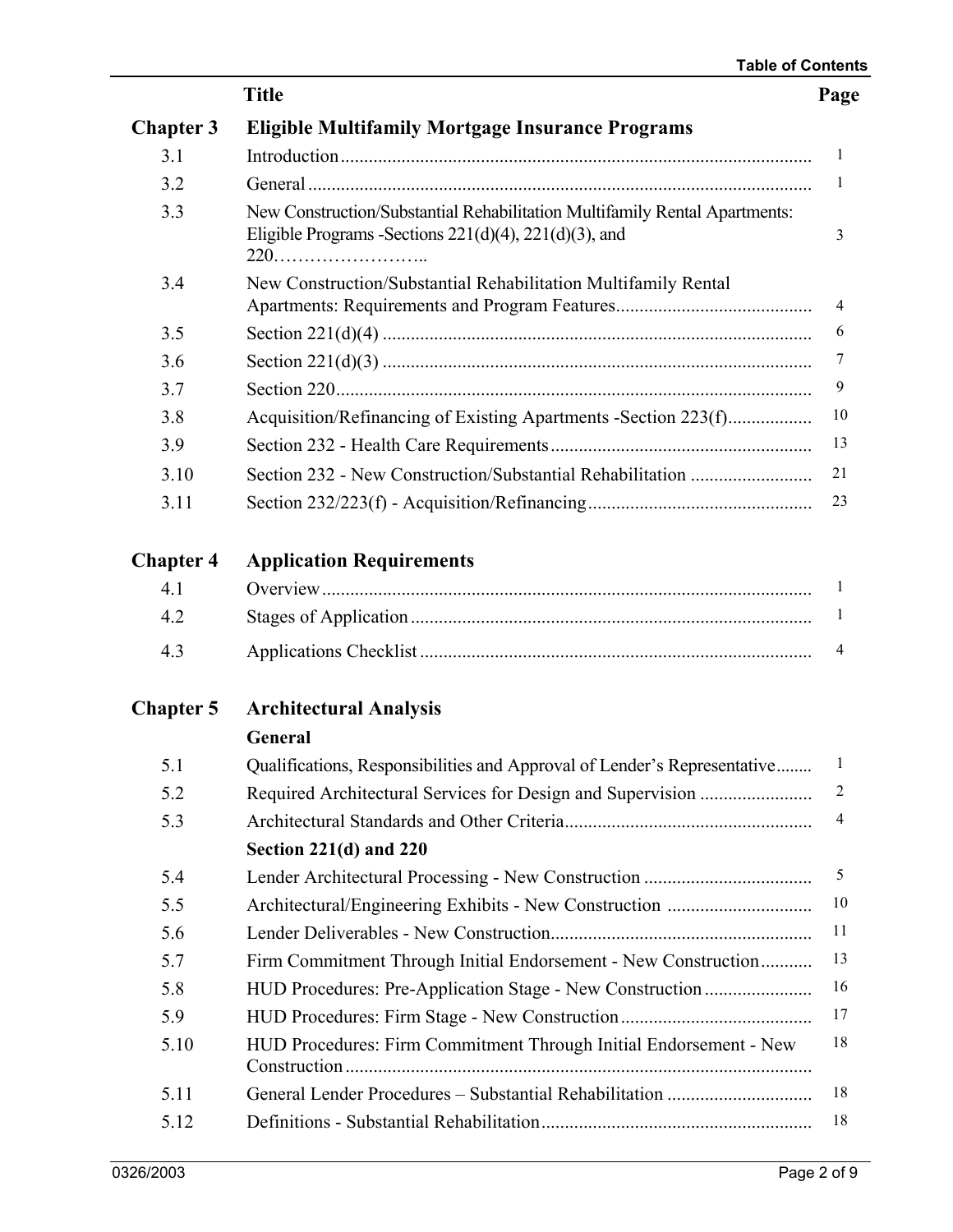|                  | <b>Title</b>                                                                | Page |
|------------------|-----------------------------------------------------------------------------|------|
| 5.13             |                                                                             | 19   |
| 5.14             | Architectural/Engineering Exhibits: Substantial Rehabilitation - Firm State | 19   |
| 5.15             |                                                                             | 19   |
| 5.16             |                                                                             | 19   |
| 5.17             |                                                                             | 20   |
| 5.18             |                                                                             | 21   |
| 5.19             |                                                                             | 21   |
| 5.20             |                                                                             | 22   |
| 5.21             | HUD Procedures - Pre-Application Stage - Substantial Rehabilitation         | 23   |
| 5.22             |                                                                             | 23   |
|                  | Section 223(f)                                                              |      |
| 5.23             |                                                                             | 23   |
| 5.24             |                                                                             | 23   |
| 5.25             |                                                                             | 24   |
| 5.26             | Project Capital Needs Assessment and Replacement Reserve Escrow-            | 24   |
| 5.27             |                                                                             | 27   |
|                  | <b>Section 232</b>                                                          |      |
| 5.28             |                                                                             | 28   |
| 5.29             |                                                                             | 28   |
| 5.30             |                                                                             | 28   |
| 5.31             |                                                                             | 30   |
| 5.32             |                                                                             | 30   |
| 5.33             |                                                                             | 31   |
|                  | Section 232 Pursuant to Section 223(f)                                      |      |
| 5.34             |                                                                             | 31   |
| 5.34.1           | Accessibility Considerations for Section 232 Pursuant to Section 223(f)     | 31   |
| 5.35             |                                                                             | 32   |
| 5.36             | Additional Narrative Program Requirements - Section 232 Projects            | 32   |
| 5.37             |                                                                             | 32   |
| 5.38             |                                                                             | 33   |
| <b>Chapter 6</b> | <b>Cost Processing</b>                                                      |      |
|                  | General                                                                     |      |

 6.1 Qualifications, Responsibilities, and Approval of Lender's Cost Estimator.......... 1 **Section 221(d) and 220**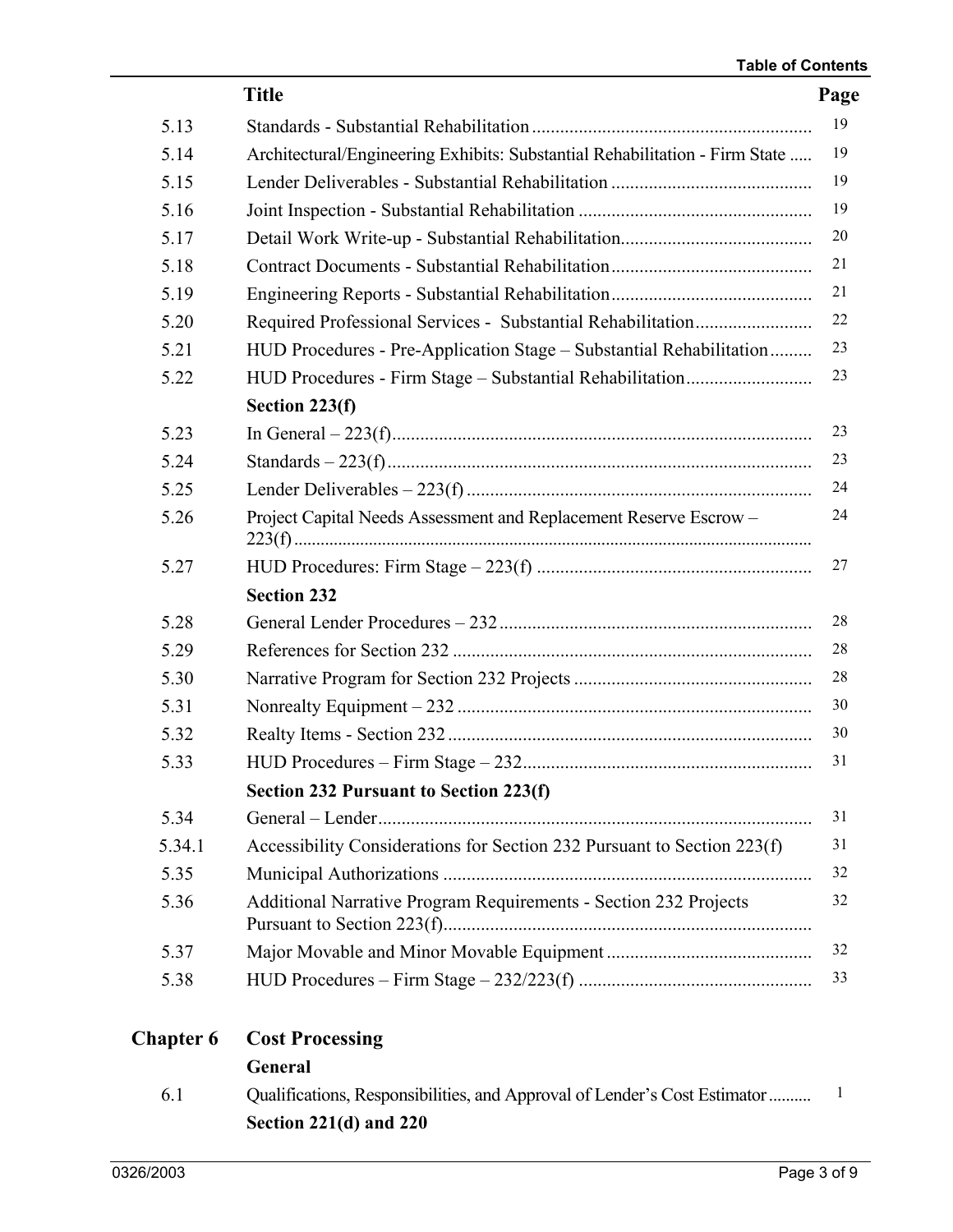|                  | <b>Title</b>                                                           | Page           |
|------------------|------------------------------------------------------------------------|----------------|
| 6.2              |                                                                        | $\mathbf{1}$   |
| 6.3              |                                                                        | $\mathfrak{Z}$ |
| 6.4              |                                                                        | 11             |
| 6.5              |                                                                        | 11             |
| 6.6              |                                                                        | 14             |
| 6.7              |                                                                        | 16             |
| 6.8              |                                                                        | 17             |
|                  | Section 223(f)                                                         |                |
| 6.9              |                                                                        | 18             |
| 6.10             |                                                                        | 19             |
| 6.11             |                                                                        | 20             |
|                  | <b>Section 232</b>                                                     |                |
| 6.12             |                                                                        | 21             |
| 6.13             |                                                                        | 21             |
| 6.14             |                                                                        | 22             |
| 6.15             |                                                                        | 22             |
| 6.16             |                                                                        | 22             |
| <b>Chapter 7</b> | <b>Valuation Analysis</b>                                              |                |
| 7.1              |                                                                        | $\mathbf{1}$   |
| 7.2              |                                                                        | 1              |
| 7.3              |                                                                        | $\overline{2}$ |
| 7.4              |                                                                        | 3              |
| 7.5              | Market Study Requirements                                              | 5              |
| 7.6              |                                                                        | 6              |
| 7.7              |                                                                        | 9              |
| 7.8              |                                                                        | 13             |
| 7.9              |                                                                        | 15             |
| 7.10             |                                                                        | 17             |
| 7.11             |                                                                        | 20             |
| 7.12             |                                                                        | 23             |
| 7.13             | Substantial Rehabilitation Processing for Sections 220, 221(d)(3) $\&$ | 35             |
| 7.14             |                                                                        | 37             |
| 7.15             |                                                                        | 39             |
| 7.16             |                                                                        | 40             |
| 7.17             | Site Not Attributable to Dwelling Use                                  | 48             |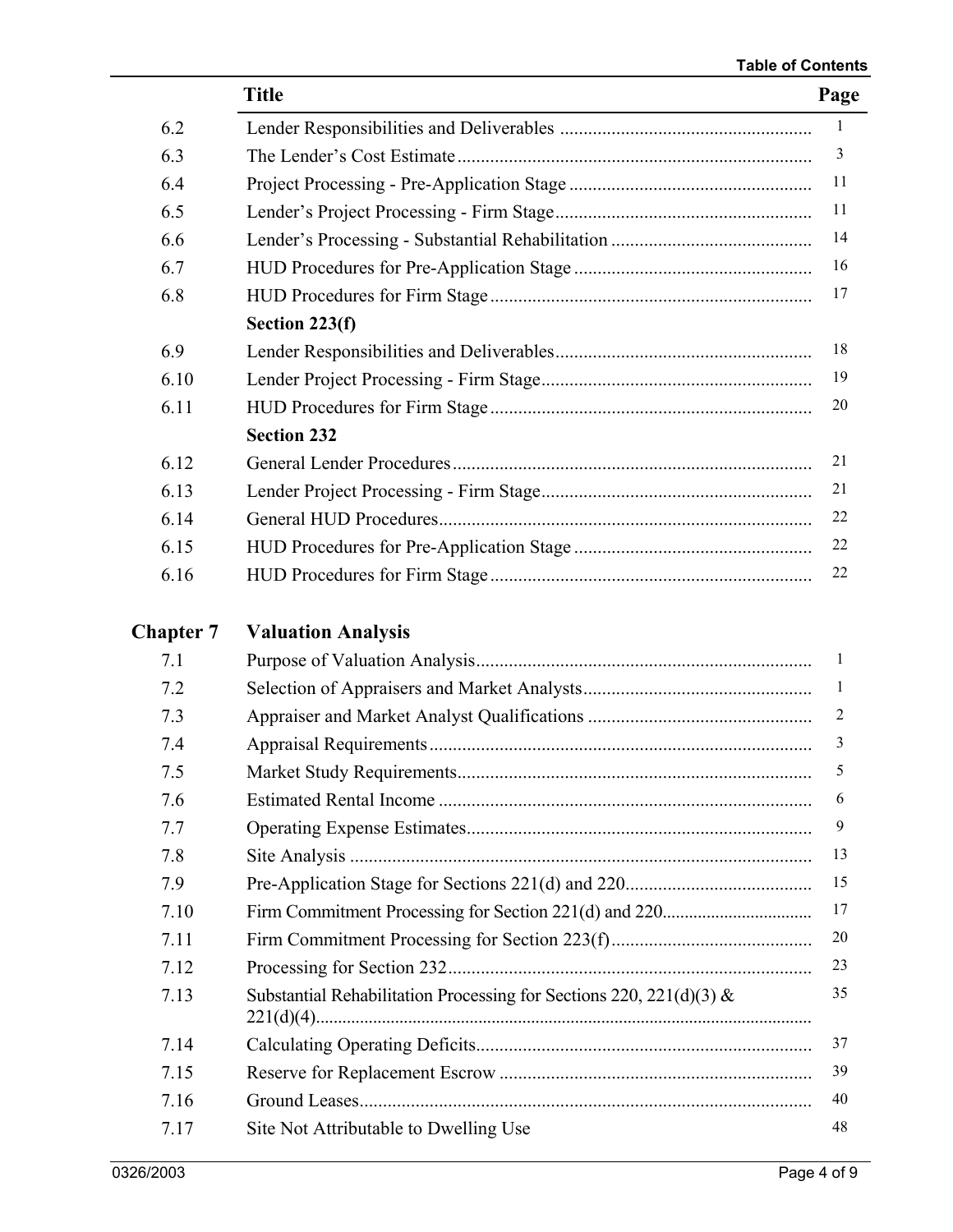## **Table of Contents**

|                   | <b>Title</b>                                                                                                              | Page    |
|-------------------|---------------------------------------------------------------------------------------------------------------------------|---------|
| 7.18              |                                                                                                                           | 48      |
|                   |                                                                                                                           |         |
| <b>Chapter 8</b>  | <b>Mortgage Credit Underwriting and Processing Requirements</b>                                                           | 1       |
| 8.1               |                                                                                                                           |         |
| 8.2               |                                                                                                                           | 2<br>3  |
| 8.3               | Firm Commitment Processing - Determining Acceptability of the                                                             |         |
| 8.4               |                                                                                                                           | 8       |
| 8.5               |                                                                                                                           | 15      |
| 8.6               |                                                                                                                           | 15      |
| 8.7               | Sections 220 and 221(d) Firm Commitment Processing - Determining<br>Mortgage Amounts, Cash Requirement, and Related Items | 16      |
| 8.8               | Section 232 Mortgage Amounts, Cash Requirements, and Related Items                                                        | 18      |
| 8.9               | Section 223(f) Firm Commitment Processing - Determining Mortgage                                                          | 22      |
| 8.10              |                                                                                                                           | 29      |
| 8.11              |                                                                                                                           | 31      |
| 8.12              |                                                                                                                           | 34      |
| 8.13              |                                                                                                                           | 39      |
| 8.14              | Determining the Estimated Cash Requirements for Completing the Project                                                    | 40      |
| 8.15              |                                                                                                                           | 41      |
| 8.16              |                                                                                                                           | 44      |
| 8.17              | Firm Commitment Processing - HUD Duties and Responsibilities                                                              | 45      |
| <b>Chapter 9</b>  | <b>Environmental Review</b>                                                                                               |         |
| 9.1               |                                                                                                                           | $9-1$   |
| 9.2               |                                                                                                                           | $9 - 3$ |
| 9.3               |                                                                                                                           | $9 - 4$ |
| 9.4               |                                                                                                                           | $9 - 6$ |
| 9.5               |                                                                                                                           | $9 - 7$ |
| 9.6               |                                                                                                                           | $9 - 7$ |
| 9.7               |                                                                                                                           | $9 - 8$ |
| <b>Chapter 10</b> | <b>Management Analysis</b>                                                                                                |         |
| 1 <sub>0</sub> 1  | Introduction                                                                                                              |         |

| 101     |  |
|---------|--|
| $102 -$ |  |
| $103 -$ |  |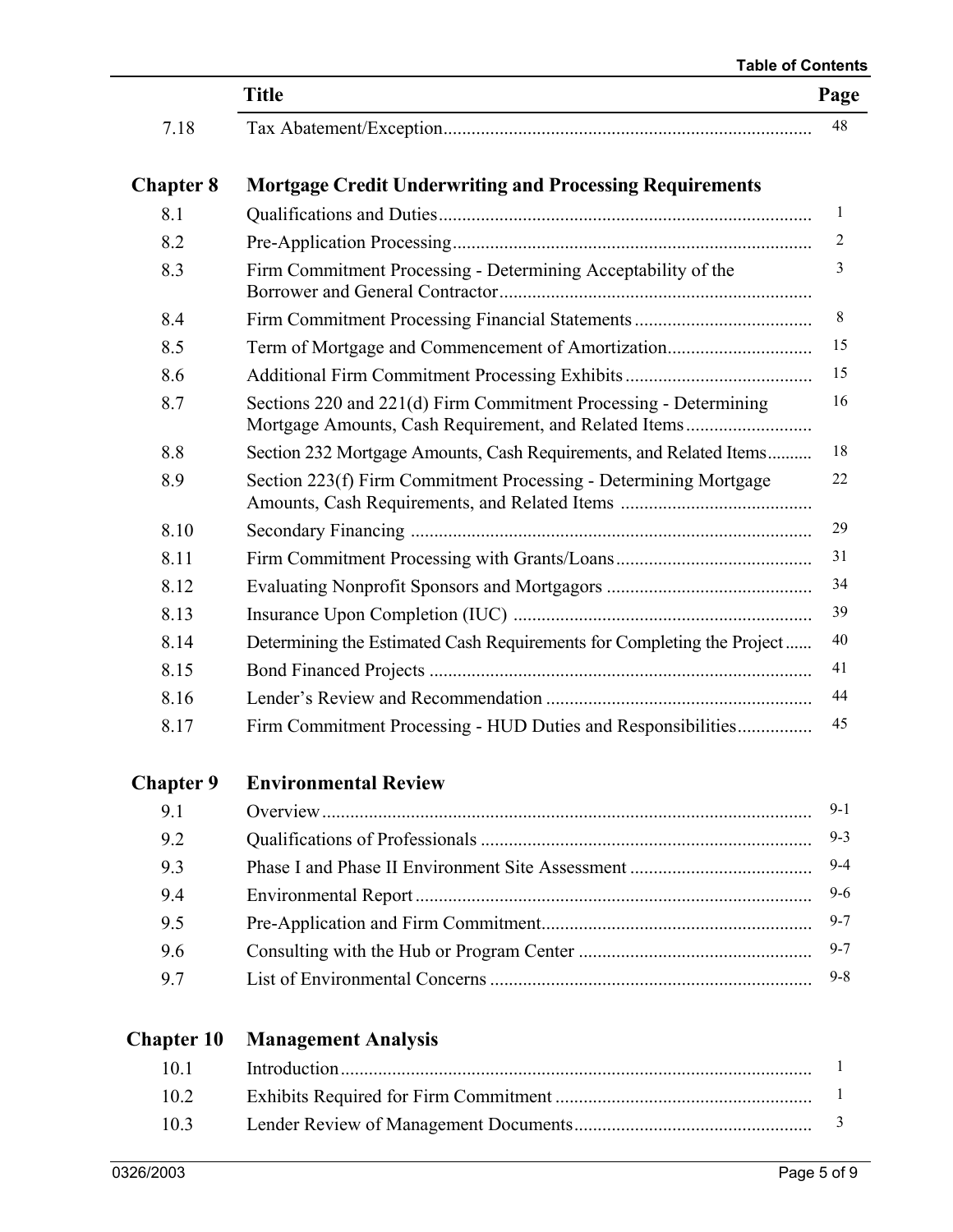÷,

|                   | <b>Title</b>                                                       | Page         |
|-------------------|--------------------------------------------------------------------|--------------|
| 10.4              | HUD Review of the Previous Participation Certification (Form 2530) | 5            |
| 10.5              |                                                                    | 5            |
| 10.6              |                                                                    | 6            |
| 10.7              |                                                                    | 7            |
| 10.8              |                                                                    | 8            |
| <b>Chapter 11</b> | <b>Lender Underwriting - HUD Review</b>                            |              |
| 11.1              |                                                                    | 1            |
| 11.2              |                                                                    | 3            |
| <b>Chapter 12</b> | <b>Insurance Closings</b>                                          |              |
| 12.1              |                                                                    | 1            |
| 12.1.1            |                                                                    | $\mathbf{1}$ |
| 12.1.2            |                                                                    | 1            |
| 12.1.3            |                                                                    | 3            |
| 12.1.4            |                                                                    | 3            |
| 12.1.5            | <b>Construction Contracts and Other Construction Documents</b>     | 17           |
| 12.1.6            |                                                                    | 21           |
| 12.1.7            |                                                                    | 25           |
| 12.1.8            |                                                                    | 25           |
| 12.1.9            |                                                                    | 26           |
| 12.1.10           |                                                                    | 26           |
| 12.1.11           |                                                                    | 30           |
| 12.1.12           | <b>Pre-Construction Conference</b>                                 | 30           |
| 12.1.13           |                                                                    | 30           |
| 12.1.14           |                                                                    | 30           |
| 12.1.15           | Changes in Construction and/or Permanent Loan Interest Rates       | 32           |
| 12.1.16           |                                                                    | 32           |
| 12.1.17           |                                                                    | 32           |
| 12.2              |                                                                    | 33           |
| 12.2.1            |                                                                    | 33           |
| 12.2.2            |                                                                    | 34           |
| 12.2.3            |                                                                    | 35           |
| 12.2.4            |                                                                    | 36           |
| 12.2.5            |                                                                    | 38           |
| 12.2.6            |                                                                    | 41           |
| 12.2.7            |                                                                    | 43           |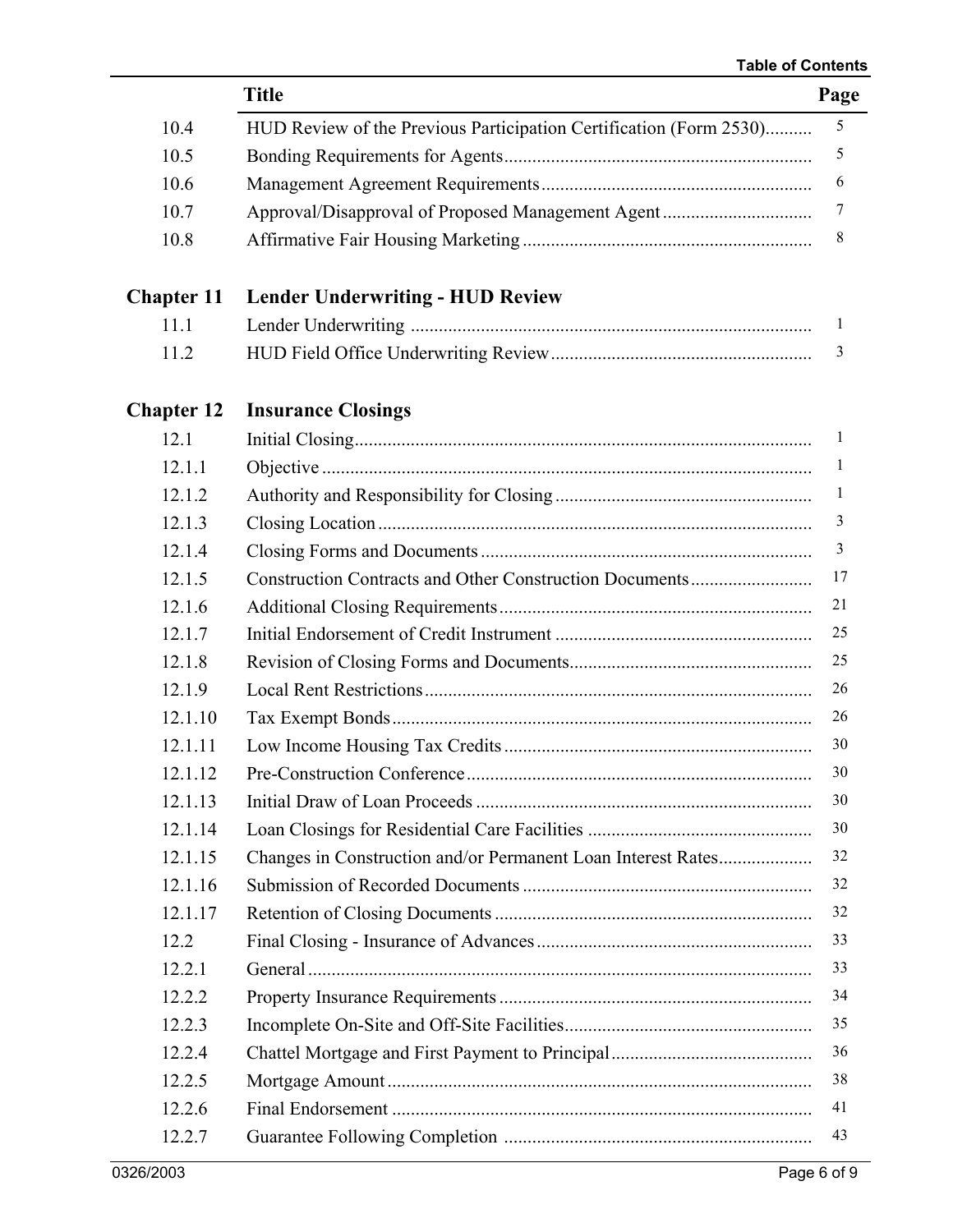|                   | <b>Title</b>                                                              | Page |
|-------------------|---------------------------------------------------------------------------|------|
| 12.2.8            |                                                                           | 44   |
| 12.2.9            |                                                                           | 45   |
| 12.3              |                                                                           | 46   |
| 12.3.1            |                                                                           | 46   |
| 12.3.2            |                                                                           | 46   |
| 12.3.3            |                                                                           | 47   |
| 12.3.4            |                                                                           | 48   |
| 12.3.5            |                                                                           | 48   |
| 12.3.6            |                                                                           | 49   |
| 12.3.7            |                                                                           | 49   |
| 12.3.8            |                                                                           | 49   |
| 12.3.9            |                                                                           | 49   |
| 12.4              |                                                                           | 49   |
| 12.4.1            |                                                                           | 49   |
| 12.4.2            |                                                                           | 49   |
| 12.4.3            |                                                                           | 50   |
| 12.4.4            |                                                                           | 50   |
| 12.4.5            |                                                                           | 50   |
| 12.4.6            |                                                                           | 51   |
| <b>Chapter 13</b> | <b>Construction Period</b>                                                |      |
| 13.1              |                                                                           | 1    |
| 13.2              |                                                                           | 1    |
| 13.3              |                                                                           | 3    |
| 13.4              |                                                                           | 10   |
| 13.5              |                                                                           | 12   |
| 13.6              |                                                                           | 13   |
| 13.7              |                                                                           | 15   |
| 13.8              |                                                                           | 18   |
| 13.9              |                                                                           | 22   |
| 13.10             | Change Orders - HUD Architectural and Cost Instructions                   | 24   |
| 13.11             | Change Orders – Appraisal and Mortgage Credit Instructions                | 25   |
| 13.12             | Labor and Fair Housing and Equal Opportunity (FHEO)                       | 27   |
| 13.13             |                                                                           | 28   |
| 13.14             |                                                                           | 28   |
| 13.15             | Escrowed Funds, Letters of Credit, Deposits, Holdbacks, & Related Matters | 29   |
| 13.16             |                                                                           | 33   |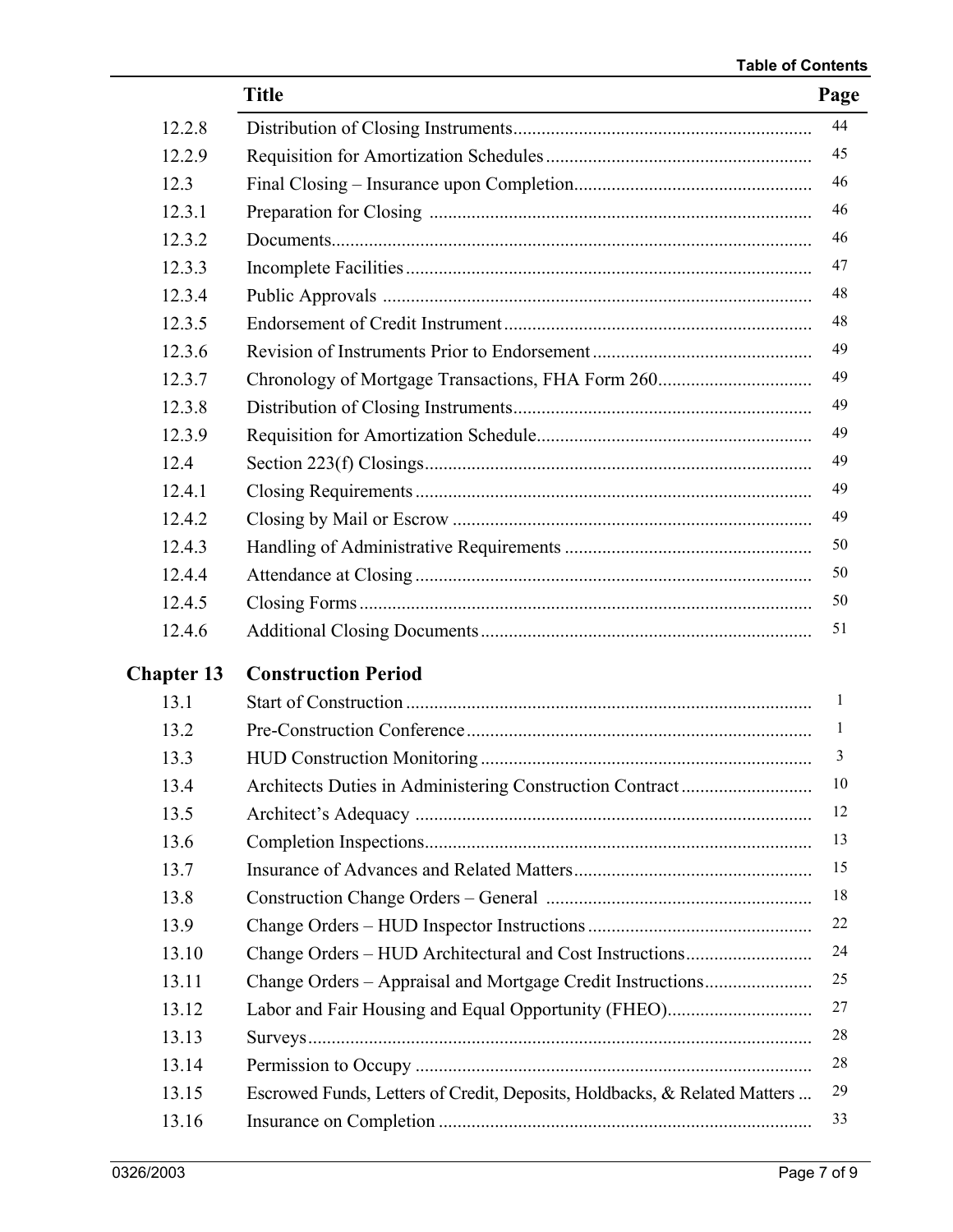|                   | <b>Title</b>                                                              | Page           |
|-------------------|---------------------------------------------------------------------------|----------------|
| 13.17             |                                                                           | 36             |
| 13.18             |                                                                           | 38             |
| <b>Chapter 14</b> | <b>Cost Certification</b>                                                 |                |
| 14.1              |                                                                           | $\mathbf{1}$   |
| 14.2              |                                                                           | $\mathbf{1}$   |
| 14.3              |                                                                           | $\mathbf{1}$   |
| 14.4              |                                                                           | $\mathbf{1}$   |
| 14.5              |                                                                           | $\overline{2}$ |
| 14.6              |                                                                           | 2              |
| 14.7              |                                                                           | 4              |
| 14.8              |                                                                           | 4              |
| 14.9              |                                                                           | 5              |
| 14.10             |                                                                           | 5              |
| 14.11             |                                                                           | 5              |
| 14.12             |                                                                           | 11             |
| 14.13             |                                                                           | 12             |
| 14.14             |                                                                           | 12             |
| 14.15             | Allowable Costs in Form HUD-92330, Mortgagor's Certificate of Actual Cost | 14             |
| 14.16             |                                                                           | 25             |
| 14.17             | Determine the Mortgagor's Initial Equity Investment – Nonprofit           | 29             |
| 14.18             |                                                                           | 30             |
| 14.19             | Lease Payment/Net Income During Construction Period – Section 232         | 31             |
| 14.20             |                                                                           | 32             |
| 14.21             |                                                                           | 33             |
| 14.22             |                                                                           | 34             |
| 14.23             |                                                                           | 35             |
| 14.24             |                                                                           | 36             |
| 14.25             |                                                                           | 38             |
| 14.26             |                                                                           | 38             |
| 14.27             |                                                                           | 38             |
| 14.28             |                                                                           | 39             |
| 14.29             |                                                                           | 39             |
| <b>Chapter 15</b> | <b>Quality Assurance Enforcement Actions</b>                              |                |
| 15.1              | Sanctions of a MAP Lender:                                                | 1              |